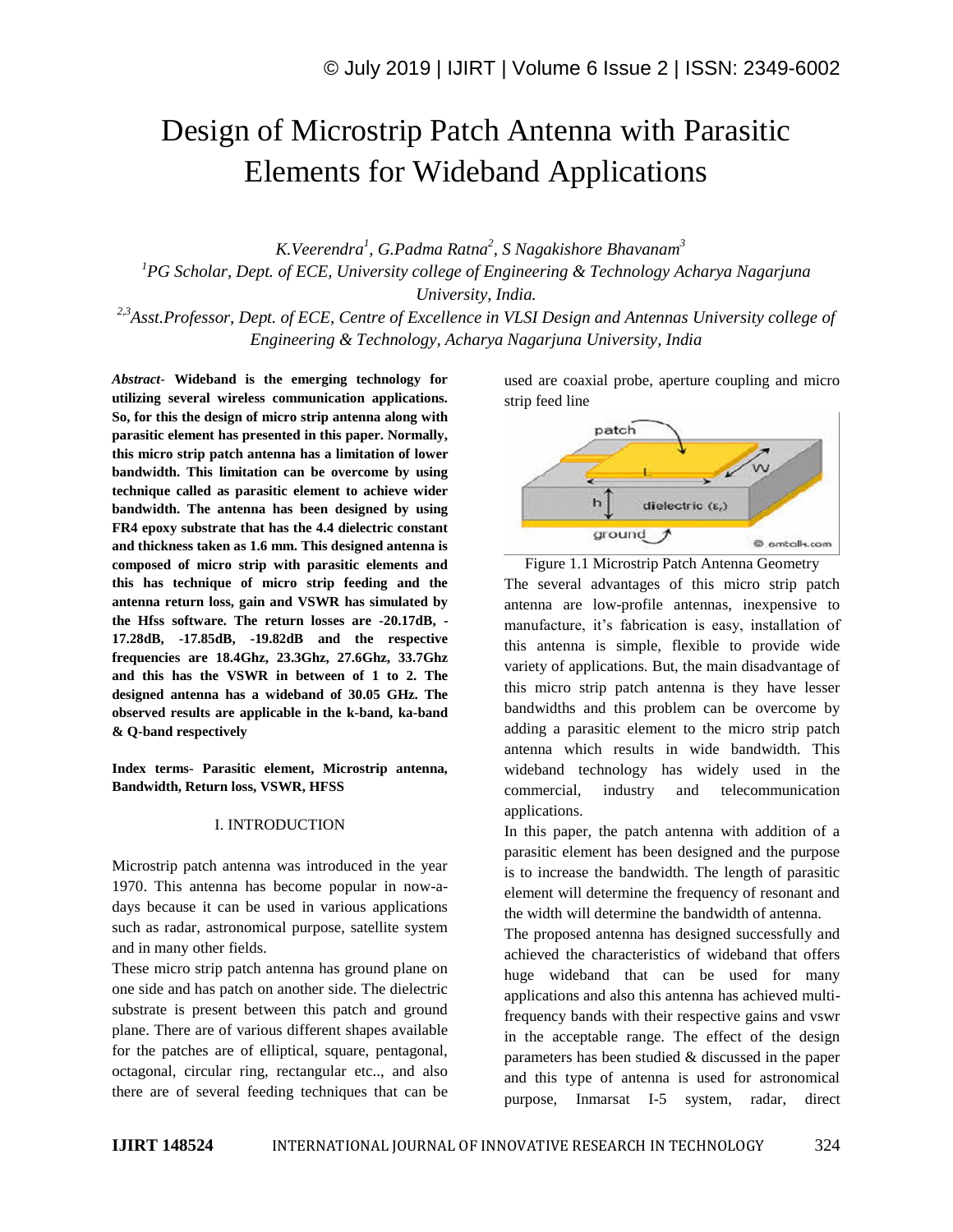broadcasted system (dbs), iridium next satellite, kacific k-1 satellite and terrestrial microwave communication.

#### II. ANTENNA DESIGN

The proposed antenna was designed by taking parameters as length is of 4.34 mm and width is of 12.16 mm and has thickness of  $h = 1.6$  mm and it is developed on FR4 epoxy substrate with a dielectric constant of 4.4.



Figure 2.1 Top View of the Designed Antenna The length of the substrate is taken as of 13.94 mm and width of substrate is taken as 21.16 mm. The patch and ground plane is chosen as perfect metallic conductors and the microstrip feed here taken as the lumped port with an impedance of 50 ohms.

If an additional patch has been placed nearer to the main patch, then such type of patch is called as parasitic patch. The gap between these patches is taken as low and by cutting the slots of shapes like hexagonal and circle at an appropriate position inside the patches there will be of optimum bandwidth.

2.1 Procedure for Design

1. First choose the frequency of resonant  $f_r$  substrate thickness (h) and dielectric constant  $\epsilon_r$ .

2. The width and length of patch is calculated as follows:

1. Width of patch is taken as

$$
W = \frac{c}{2f_r} \sqrt{\frac{2}{\epsilon_r + 1}}
$$

2. Length of the patch is taken as  

$$
L = L_{eff} - 2\Delta L
$$

Where effective length is

$$
\epsilon_{\text{reff}} = \frac{\epsilon_r + 1}{2} + \frac{\epsilon_r - 1}{2} [1 + 12 \frac{h}{w}]^{-1/2}
$$

Normalized extension length is

$$
\Delta L = 0.412h \frac{(\epsilon_{ref} + 0.3)(\frac{w}{h} + 0.264)}{(\epsilon_{ref} - 0.258)(\frac{w}{h} + 0.8)}
$$

3. The length of the substrate is taken as  $L<sub>s</sub> = L + 6h$  and the width of the patch is taken as  $W_s = W + 6h$ .

where

c is free space velocity.

 $\epsilon_r$  is substrate dielectric constant. L is patch length. W is patch width. h is patch height. Ls is substrate length. Ws is substrate width.

#### III. SIMULATION RESULTS

The simulation for this proposed antenna has been done using the HFSS software. It is one of the several commercial tools that are used for design of antenna and also for design of complex radio high frequency circuits including the transmission lines and filters. The parameters that are observed such as Return loss, VSWR and Gain has simulated and the results are shown as below. The designed antenna has high bandwidth of 30.05 GHz and also the antenna can operate in the k-band, ka-band and Q-band applications.

### 3.1 Return loss

The return loss means power loss in the signal that will reflect back as discontinuity in the transmission lines of a signal. If all the power is reflected from an antenna and of nothing is radiated, then return loss is zero.





where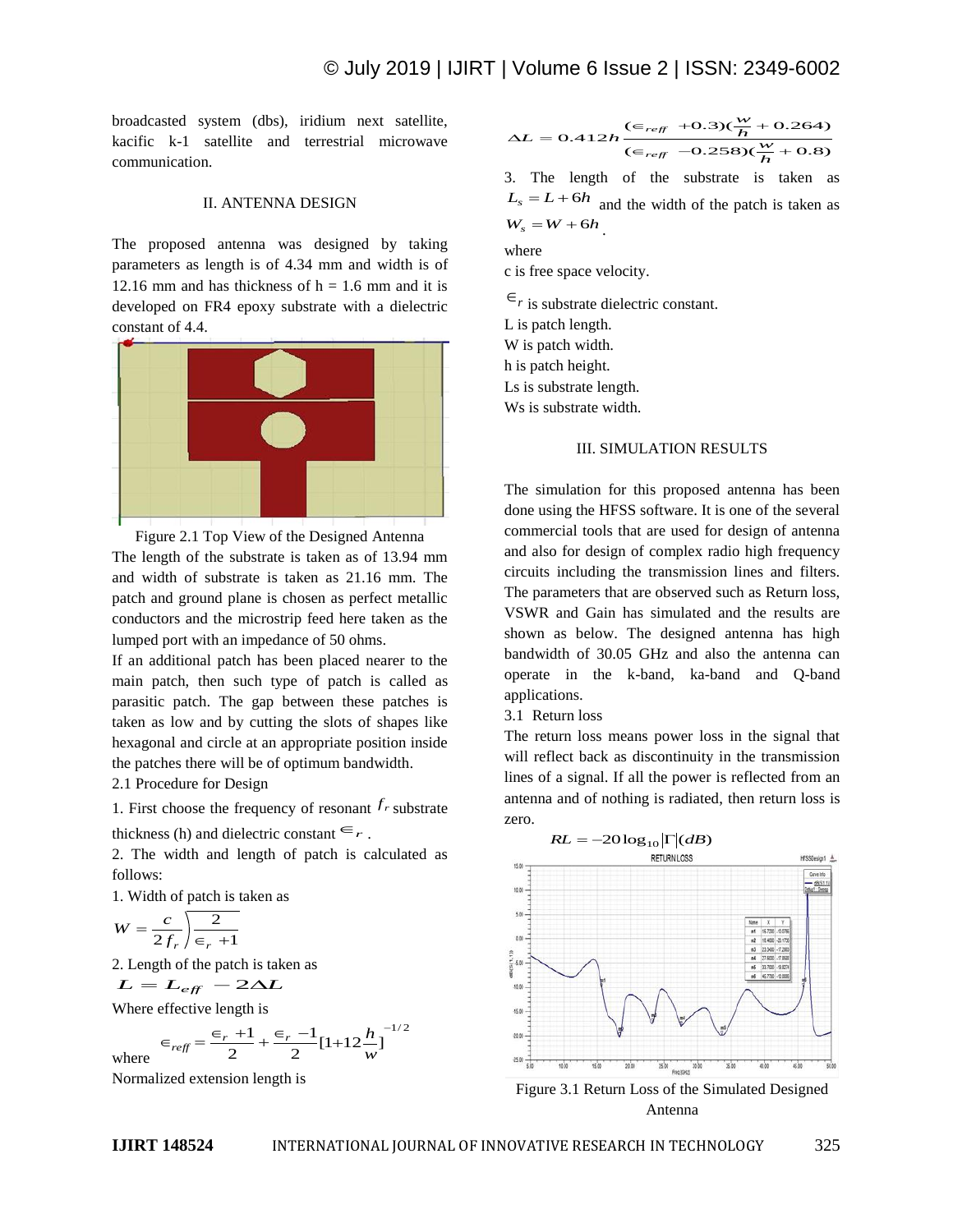The S11 Parameters of the designed antenna are obtained as -20.17(dB), -17.28(dB)-17.85(dB) and  $-19.82$ (dB) at the frequencies of 18.40 GHz, 23.34 GHz, 27.60 GHz and 33.70 GHz respectively.

# 3.2 Gain

The ratio of power which is required at an input of a loss-free antenna to the power that is supplied to the input of given antenna and this gain is usually express in dB. The proposed antenna obtained the overall gain about 5.06 dB.



Figure 3.2 Total Gain of Simulated Antenna Design

# IV. CONCLUSION

The proposed microstrip patch antenna gives the wide bandwidth of 30.05 GHz and also operates at multiple-bands such as k-band, ka-band and Q-band. This designed will works in the applications such as Inmarsat I-5 system, terrestrial microwave communications, direct broadcast system (DBS), iridium next satellite, radar and astronomical purpose. The designed microstrip antenna with parasitic element can be evaluated by the HFSS software.

### ACKNOWLEDGMENT

The author will likes to thank Faculty Department of Electronics and communication Engineering, Acharya Nagarjuna University for providing the Centre of Excellence (CoE) in VLSI Design & Antenna. I also like to thanks Er.G.PadmaRatna and Dr.S.Nagakishore sir for guiding the research work to get best results.

### REFERENCES

[1] Eko Tjipto Rahardjo, Yulianto La Elo, Fitri Yuli Zulkifli "Design of Wideband Microstrip

Antenna with Parasitic Element for 4G or LTE Application" Universities Indonesia Depok, Indonesia. IEEE, 2018.

- [2] Sk. Nagurvali, S Nagakishore Bhavanam, Vasujadevi Midasala, J Lavanya, "Design and Simulation of Srichakra Shape Microstrip Tri-Band Patch Antenna", International Journal of Innovative Technology and Exploring Engineering (IJITEE), ISSN: 2278-3075, Volume-8 Issue-7, May 2019, Pages: 615-618.
- [3] J Lavanya, S Nagakishore Bhavanam, Vasujadevi Midasala, M Sekhar, "Design of Spiral Antenna for Multiband Applications", International Journal of Innovative Technology and Exploring Engineering (IJITEE), ISSN: 2278-3075, Volume-8 Issue-5, March 2019, Pages: 1160-1163
- [4] S Nagakishore Bhavanam, D. Sharmila, M. Purnachandra Rao, P. S. V. Subbarao, "Design of a Multiband Octagonal Patch Antenna", Indian Journal of Science and Technology, Vol 12 (3), DOI: 10.17485/ijst/2019/v12i3/141596, January 2019, ISSN (Print): 0974-6846, ISSN (Online): 0974-5645,Pages: 1-6.
- [5] Vasujadevi Midasala, S Nagakishore Bhavanam, B Mourya "Performance Optimization Of Multiband Microstrip Patch Antenna By Incorporating EBG Structures", Journal of Advanced Research in Dynamical and Control Systems (JARDCS),ISSN: 1943-023X, Issue 17, Special Issue, 2017, Pages: 2066-2075.
- [6] S Nagakishore Bhavanam, K. V. Prashanth, Vasujadevi Midasala, "Design Of EBG Based Artificial Ground Plane Using HFSS 15.0",Special Issue on Signal Processing and Communication Engineering Systems, International Journal of Pure and Applied Mathematics, ISSN: 1311-8080 (Printed Version), ISSN 1314-3395 (On-Line Version), Vol.117, No.18, 2017, Pages 61-65.
- [7] Dr. V. Siva Naga Raju, S Nagakishore Bhavanam, Vasujadevi Midasala, P Ramesh"Multi Frequency Antenna Design By Using HFSS 15.0",Special Issue on Signal Processing and Communication Engineering Systems, International Journal of Pure and Applied Mathematics, ISSN: 1311-8080 (Printed Version), ISSN 1314-3395 (On-Line Version), Vol.117, No.18, 2017, Pages 215–219.